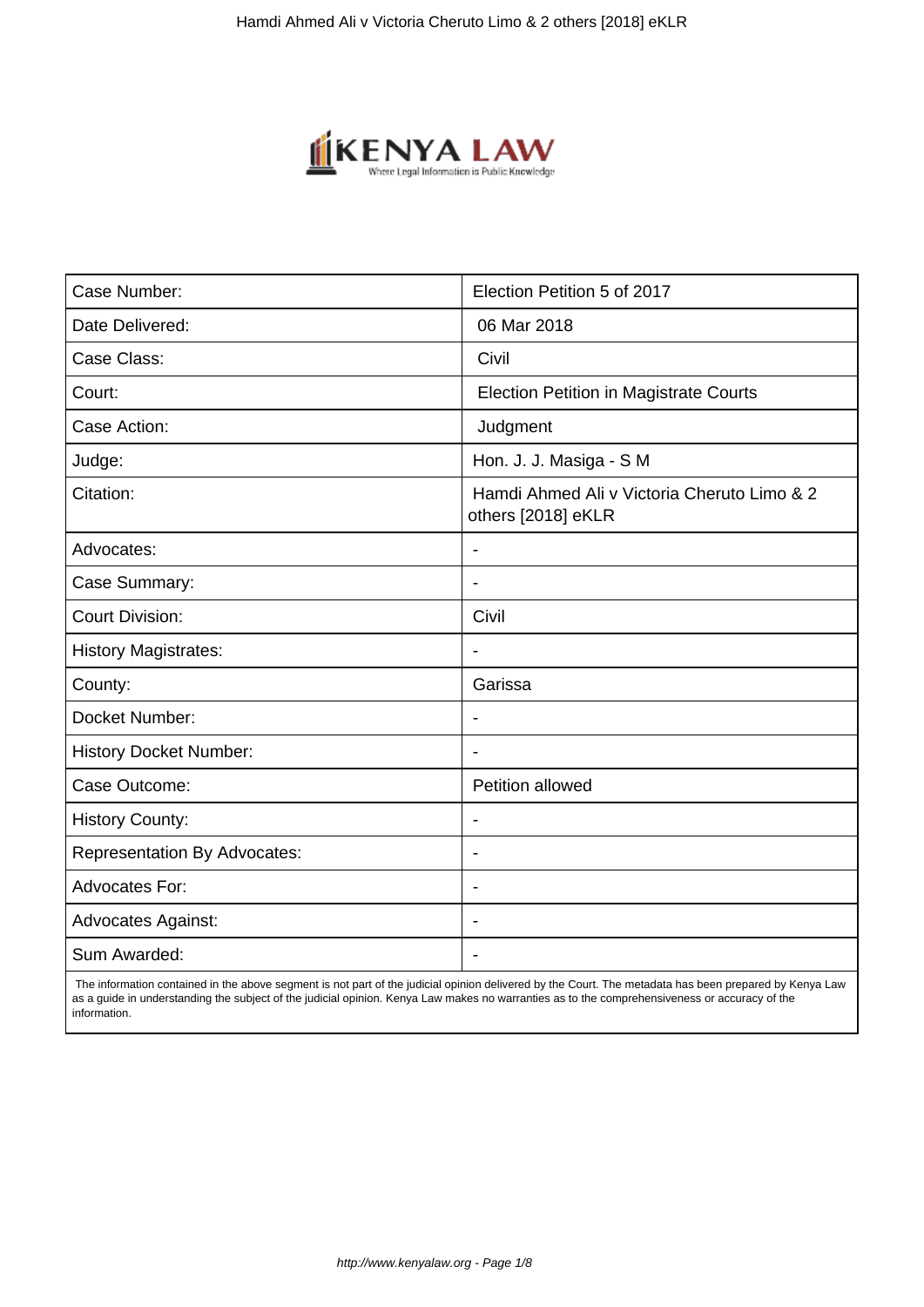**VICTORIA CHERUTO LIMO............................1ST RESPONDENT**

**THE INDEPENDENT ELECTORAL AND**

**BOUNDARIES COMMISSION.........................2ND RESPONDENT**

**AND**

**THE NATIONAL COHESION AND**

**INTEGRATION COMMISSION.....................INTERESTED PARTY**

Hamdi Ahmed Ali v Victoria Cheruto Limo & 2 others [2018] eKLR

# **REPUBLIC OF KENYA**

# **IN THE CHIEF MAGISTRATES COURT AT GARISSA**

# **ELECTION PETITION NO 5 OF 2017**

# **IN THE MATTER OF ARTICLES 1, 3, 38, 81,86,90,91 AND 177 (b) (c) 2, 3 OF THE CONSTITUTION OF KENYA 2010**

# **IN THE MATTER OF SECTION 34, 36 AND 75 (1A) OF THE ELECTIONS ACT, 2011 (ACT NO 24 OF 2011)**

**AND**

# **IN THE MATTER OF THE ELECTIONS (GENERAL) REGULATIONS, 2012 (LEGAL NOTICE NO 128 OF 2ND NOVEMBER 2012)**

**AND**

# **IN THE MATTER OF THE ELECTIONS (PARTY PRIMARIES AND PARTY LISTS) REGULATIONS, 2017**

**AND**

**IN THE MATTER OF THE KENYA GAZETTE NOTICE NO 8752, VOL CXIX NO 131 OF 6TH SEPTEMBER 2017**

**AND**

# **IN THE MATTER OF THE PARTY LIST NOMINATION FOR GENDER TOP-UP FOR GARISSA COUNTY**

**ASSEMBLY**

**BETWEEN**

**HAMDI AHMED ALI..................................................................PETITIONER**

**AND**

**AND**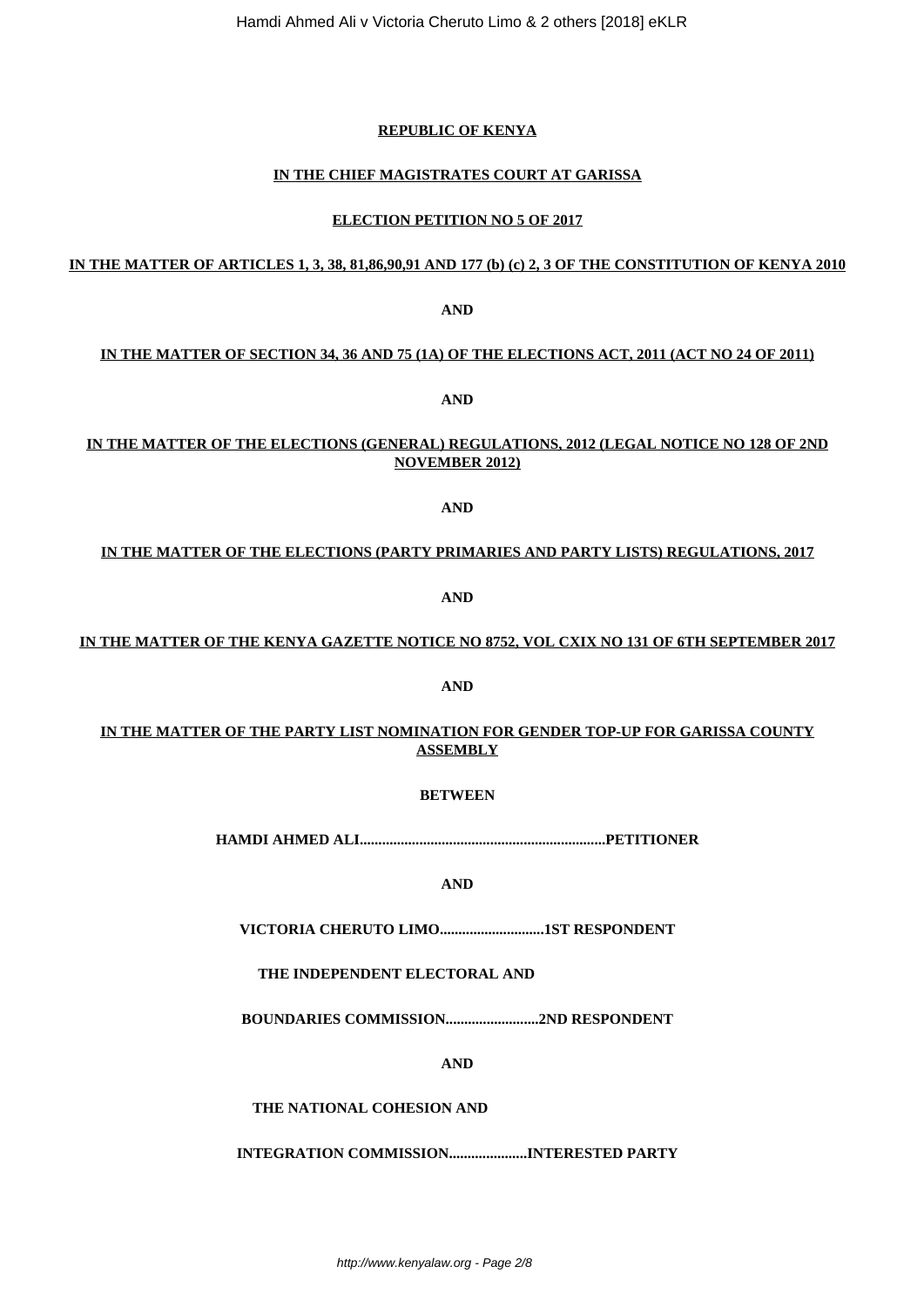# **JUDGMENT**

Vide the petition filed on the 25th September 2017; the Petitioner filed the present petition against the Respondents herein praying for the following orders:

*(a) The Honourable Court be pleased to issue a declaration that the Petitioner is the duly elected candidate to the County Assembly of Garissa as the Kenya Patriots Party gender special seat nominee (gender top up) as provided for under Article 177 (1) (b) of the Constitution.*

*(b) The Honourable Court be pleased to issue a declaration that the election of the Respondent to the County Assembly of Garissa under Article 177 (1) (b) of the Constitution was unlawful and should be declared void.*

*(c) The Honourable Court be pleased to issue a declaration that the 2nd Respondent contravened the provisions of Article 90 (2) (b) and 177 (1) (b) (c) of the Constitution, together Sections 34 (5) and 36 (1) (e), (7) of the Election Act and Regulation 54 and 55 of the Elections (General) Regulations,, 2012 by electing the 1st Respondent to the County Assembly of Garissa as the Kenya Patriot's Party gender special seat nominee (gender top up).*

*(d) A declaration that the 2nd Respondent also failed to carry out its duty of ensuring that all person on the respective lists are qualified candidates as required by Regulation 54 (5) of the Election (General Regulations 2012).*

*(e) A declaration that the 2nd Respondent also failed to carry out its duty of ensuring that all persons on the respective party lists are qualified candidates as required by Regulation 54 (5) of the Election ( General Regulation) 2012.*

(f) *That the Honourable court be pleased to nullify the gazettement of the 1st Respondent as a nominated member of the County Assembly of Garissa as the Kenya Patriot's Party gender special seat nominee (gender top up) conveyed through the Kenya Gazette Notice No 8752 of the 6th September, 2017.*

(g) *That this Honourable Court be pleased to issue mandatory orders to compel the 2nd Respondent to elect the Petitioner as a member of the County Assembly of Garissa as the Kenya Patriot's Party gender special seat nominee (gender top up) by publishing a Gazette Notice electing the Petitioner to the County Assembly of Garissa.*

The Petition is premised on the grounds on the face of it and the supporting affidavits sworn on the 24th September 2014 and 25th September respectively by the Petitioner and Geoffrey Rono, the Chairman of the Kenya Patriot's Party.

The Petition is opposed vide the responses to Petition filed the 1st and 2nd Respondents on the 10th October 2017 and the 27th October respectively. On the 18th October 2017, the Interested Party applied to this court to be enjoined as an interested party in this suit. The application was heard and a ruling allowing the application delivered on the 23rd November 2017. However, the Interested Party's participation was limited to filing of submissions only.

# **BACKGROUND:**

Before, I get into the petition itself, it is important that I outline the brief background of the case. In the month of June 2017, Kenya Patriot's Party (herein after referred to as K.P.P) invited applications from its members who wished to be considered for nomination in various Counties where the party was fielding candidates pursuant to Article 177 (1) (c) of the Constitution and Section 36 of the Election Act, No 24 of 2011. Both the Petitioner and the Respondent applied to be the special seat nominee (gender top-up) of the Party. The party forwarded ten names to the 2nd Respondent which included the names of the Petitioner and the 1st Respondent. On the 21st of July 2017, the 2nd Respondent published a list in which in which the 1st Respondent was listed at position 1 and the Petitioner at position 3. On the 28th August, 2017 the 2nd Respondent herein published a list of nominated members for the Garissa County Assembly vide Gazette Notice No 8380 but the nominees for K.P.P were excluded. On the 6th September 2017, vide Gazette Notice No 8752 corrigenda in Gazette Notice No 8380, the 2nd Respondent published a Notice which indicated that the 1st Respondent had been nominated to be the member of the County assembly of Garissa in the category of special seats (Gender topup). The Petitioner being dissatisfied with the nomination of the 1st Respondent now brings this petition challenging the same.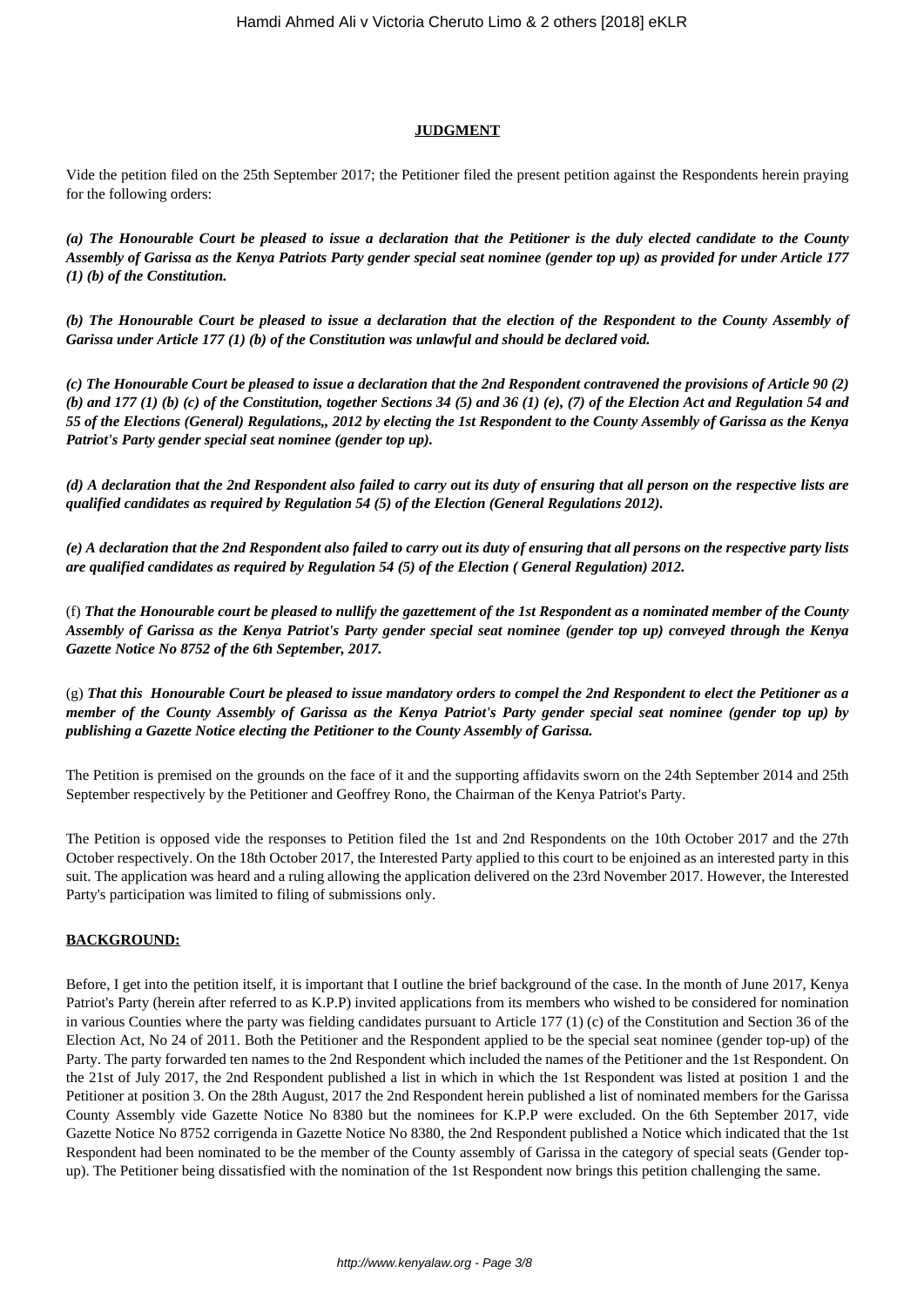#### **PETITIONERS CASE:**

Precisely, the Petitioners case is that in or about the month of June, 2017, she applied to be nominated as a member of County Assembly of Garissa under the category of special seats (gender top-up). Upon the application, K.P.P forwarded ten names to the 2nd Respondent who published a list on its website on the 19th July 2017 with her name being in the first position and the 1st Respondent's name being in the third position. The said list is marked as "HAA-2. On the 21st of July 2017, the 2nd Respondent published a final list in which the 1st Respondent was listed in the first position and the Petitioner moved third position. The said list is marked as "HAA-3" The Petitioner avers that this was without any justification. On 24th July 2017, K.P.P wrote to the 2nd Respondent vide the letter dated 24th July, 2017 asking them to revert to the original list where the Petitioner was listed in first position. The said letter is marked as "HAA-4) However, on the 28th August 2017, in disregard to the said letter, the 2nd Respondent vide Gazette Notice No 8330 published a list of nominated members for the County Assembly of Garissa which excluded the nominee from K.P.P. The list is marked as "HAA-6". On the 6th September 2017, the 2nd Respondent published vide Gazette Notice No 8752 corrigenda of Gazette No 8380 and added the 1st Respondent as nominated to the County Assembly of Garissa under the category of special seats (gender top-up). The Petitioner avers that the party again wrote to the 2nd Respondent protesting the inclusion of the 1st Respondent as party nominee and requested them to expunge the 1st Respondents name from the list and replace her name with the Petitioners name as she had been listed first in the party list published on the 19th July 2017. The 2nd Respondent did not respond to the second letter too. The Petitioners evidence is that the 1st Respondent colluded with the 2nd Respondent and/or its agents to alter and publish K.P.P's list and place her at the first position with the full knowledge that she was not the party's first choice. The Petitioner avers that the 1st Respondent fraudulently caused her name to be uploaded to the 2nd Respondent's Candidate Registration Management System ( herein after referred to as C.R.M.S system) The Petitioner further alleges that the 1st Respondent did not qualify for nomination to the County assembly of Garissa. Her evidence is that the gazettement is illegal and did not follow the laid down procedure.

The Petitioner's witness Geoffrey Rono testified that he is the Chairman of K.P.P. In his affidavit which was adapted as evidence by this court, he confirmed the Petitioners testimony. In addition he stated that as far as the party was concerned the 1st Respondent fraudulently caused her name to be uploaded into the 2nd Respondents C.R.M.S system without the knowledge of the party. He stated further that the actions by the 2nd Respondent were illegal and were not in accordance with the procedures laid down by the law. It was his evidence that the Petitioner participated in the activities of the party in Garissa County and was listed as first on the list whereas the 1st Respondent was listed as third. Therefore, the Petitioner is the rightful nominee for seat of member of the County Assembly. He added further that the 1st Respondent is not qualified to be on the K.P.P's party list for the special seat (gender top-up) for Garissa County Assembly because she is not a resident of Garissa County and can therefore not represent the interests of the people of Garissa.

# 1<sup>st</sup> RESPONDENTS CASE:

The 1st Respondents case is that, she is a member of K.P.P having joined the party on the 20th March 2016 and bearing registration certificate number KPP31000067. In June 2017, K.P.P invited applications from its members for consideration for nomination in various counties where the party was fielding candidates. The party advised its staff to participate. Together with a number of other staff, the 1st Respondent submitted her application as a member of the County Assembly of Garissa under the gender category. The 1st Respondent avers that her application was the first application in that category. It is her evidence that the applications were considered in the order in which they were received by the party, and accordingly, her application took precedence over the rest in terms of priority. According to her this is what explains the order of the names in the party list. On the 19th July 2017, the party uploaded the party list in the 2nd Respondent's C.R.M.S system with her name being first in the gender category Garissa County. On 23rd July 2017, the 2nd Respondent published in the local dailies a list of candidates proposed by different political parties for nomination for various categories. The same is marked as "VCL1". The 1st Respondent avers that at no time did the 2nd Respondent publish a party list in which the Petitioner's name was first and her name third. On the 6th September 2017, the 2nd Respondent published in the Kenya Gazette Notice No 8752 corrigenda in which it added the 1st Respondents name to the gender top-up list of Garissa County Assembly. The 1st Respondent states further that from the date of the submission of the party list to the 2nd Respondent, neither the Petitioner nor the Chairperson of the party communicated to her any grievance, whether orally or in writing. The 1st Respondent denies fraudulently causing her name to be uploaded into the 2nd Respondent C.R.M.S system or colluding with the 2nd Respondent in removing the Petitioner name from the first position and replacing it with her own name. The 1st Respondent avers she was on leave at that time. The first respondent further states that she is qualified to be nominated as a member of the County Assembly of Garissa.

In support of the 1st Respondent, her first witness Mr Ken Kipchirchir Mutai stated that he is the Finance and Operation Director of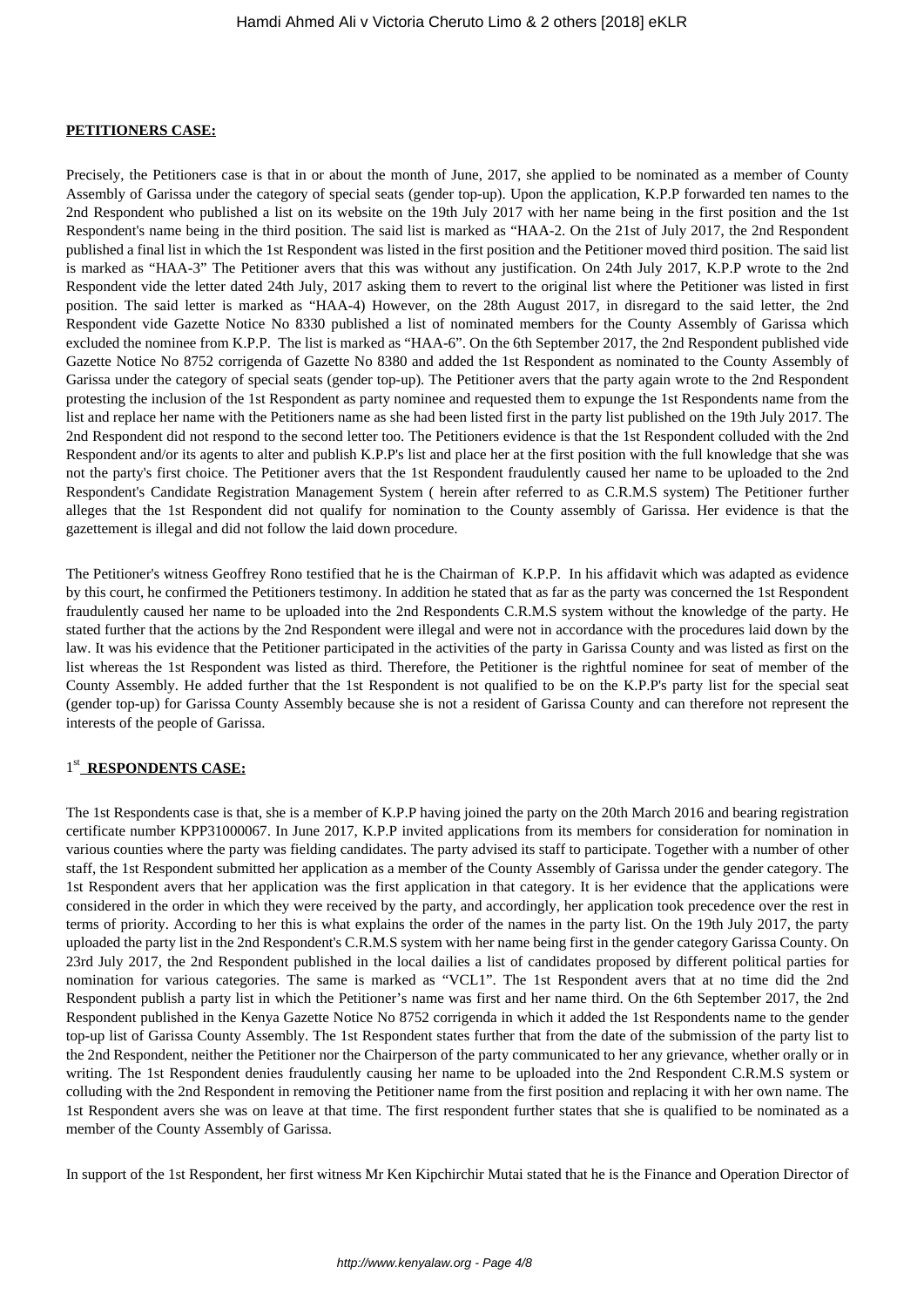K.P.P. His role is to assist the Chairman in preparation of the party list, and, to upload it in the C.R.M.S system. The only persons with the password of the C.R.M.S system were Mr Rono, the Chairperson, and himself. On the 19th July 2017, together with Mr Rono, they uploaded the party list into the C.R.M.S system as per the training offered to them by the 2nd Respondent. They downloaded a copy thereof and sent it to the 2nd Respondent. A copy thereto is marked as "KKM2". The 1st Respondent was away on leave at the time the they uploaded the party list. Mr Mutai avers that the 1st Respondents name was always first in the party list and the Petitioner;s name third. His evidence was the party selected the applicants on priority basis in the order in which applications were received. He further states that the list produced by the Petitioner and marked as "HAA2" is not the list they uploaded in the C.R.M.S and sent to the 2nd Respondent. He avers that he is not aware of any meeting which convened to deliberate on the 1st Respondent's gazettement. As far as he is concern the 1st Respondent was validly nominated as a member of the County Assembly of Garissa.

The 1st Respondents second witness Janet Jemutai stated that she was an employee of K.P.P in charge of data entry and clean up. Sometime in June 2017, K.P.P invited applications from members who wished to be nominated to the County Assemblies in areas which the party was fielding candidates. Jemutai states that she was incharge of receiving the applications, recording and filing them. The 1st Respondents application was the first application she received in the gender category. The Petitioners application was the second application she received in the said category. The names of the applicants in the party list appeared in the order of the priority in which the application were received by the party. It is Jemutai's evidence that the 1st Respondent was on leave at the time the party submitted the party list to the 2nd Respondent.

#### **2ND RESPONDENTS CASE:**

The 2nd Respondents witness, Salome Oyugi, the Manager Political Parties and Campaign financing of the 2nd Respondent stated that they published guidelines in Gazette Notice No 5735 on the 12th June 2017 which were to be adhered to by the political parties,. The same is marked as SO-G5-1. All political parties were to submit their party lists to the 2nd Respondent 45 days before the General Election as per section 35 of the Elections Act 2011. K.P.P resubmitted its final party list under the hand of the authorised official together with form 6 on the 19th July 2017. The 1st Respondent appeared as the first on the list and the Petitioner as the third. A copy of the list is marked as SO-G5-2. As required by Regulation 54 (8) of the Elections (General) Regulations 2012, the 2nd Respondent went ahead and published the final party list as received from K.P.P in both the Nation and the Standard newspapers on 23rd July 2017. In the Publication the 1st Respondent appeared as the first and the Petitioner as the third. The publication is marked as SO.G5-3. Oyugi stated that the 2nd Respondent issued a public Notice on the 21st July 2017 in both dailies for anyone was aggrieved by the published party list to lodge complaints. However no complaint was lodged against the inclusion of the 1st Respondent in the party list. The 2nd Respondent was thus bound to go by the party lists in its allocation for special seats. After the general elections on the 8th August 2017 each party was allocated seats commensurate with the number of seats won per County. K.P.P was allocated one through Gazette Notice Number 8752 of the 6th September 2017. The said Gazette Notice is marked as SO.G5-4. Accordingly, the 2nd Respondent picked the person who was listed first on the list as per section 36 (8) of the Elections Act, 2011.

#### **PETITIONERS SUBMISSIONS:**

In his submissions, the Petitioner's Advocate contends that the 1st Respondent is not qualified to be on the K.P.P party list for gender nominee for the County Assembly of Garissa by virtue of her not being a resident of Garissa County. Therefore, she cannot represent the interest of the people of Garissa. Apparently, no woman was elected in any ward in Garissa County, and therefore, a " virtual ward" had to be created in Garissa for women. He argues that the representative for the "virtual ward" for women in Garissa must be a resident of Garissa. A non-resident , like the 1st Respondent cannot effectively represent the interest of the women of Garissa County. He further submits that the mandate of preparation of the party list is vested on the political party's Election Board. In support thereof he cites Regulation 10 of the Elections (Party Primaries and Party List). Therefore, it is his submissions that matters to do with party elections and nominations fell under the purview of the Election board and the Chairman. Since the Chairman testified that he prepared and uploaded a list which put the Petitioner as the first and the 1st Respondent as the third, the only conclusion would be that the list uploaded at 1.40 p.m on the 19th July 2017 was done so fraudulently. He posits that the first test whether one was validly nominated to any position is whether such person's nomination was sanctioned by her party's Election Board as provided for under Regulation 10 of the Elections (Party Primaries and Party List) Regulations, 2017. Where it appears such nomination was not sanctioned, then, it would be null and void. The second test would be if the nomination was conducted in a democratic, free, fair, provides equal opportunity to all eligible candidates, open, transparent and accountable. In his view, the nomination of the 1st Respondent was not as such. The Advocate for the Petitioner further submits that, under Rule 8 (1) of the Rules of Procedure in Settlement of Disputes, Legal Notice 139/2012, a party is allowed to a dispute within twenty four hours of the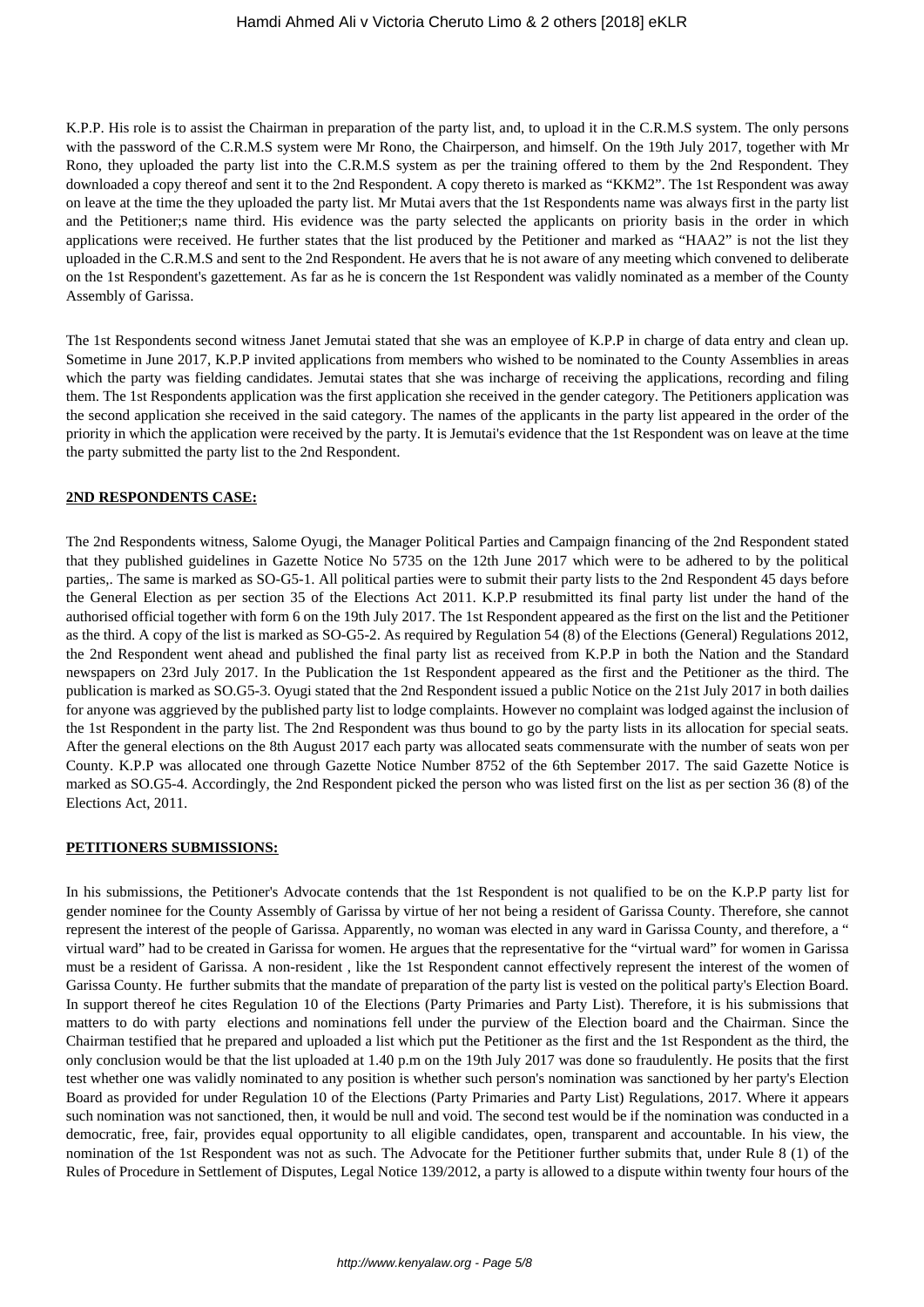occurrence of a dispute. He has to notify the commission and any adverse party of the dispute in writing. K.P.P notified the 2nd Respondent of the disputed party list in writing on the 24th July 2017. In his view, the 2nd Respondent had a duty to act on the said letter despite the fact that it did not conform to the form laid down in the rules. He argues further that, by virtue of Article 159 (2) (d) of the Constitution, the 2nd Respondent acting as a quasi-Judicial authority ought to have considered the substance of the letter dated 24th July 2017 as opposed to the form and act appropriately. The 2nd Respondent had at least 10 days within which to act on the said letter but chose not to, thus denying the Petitioner her right of entry in the County Assembly of Garissa. Further, the Advocate for the Petitioner submits the Respondents did not present original or certified copies as exhibits. Specifically, he submits that the documents produced by Salome Oyugi were all scanned copies and not original copies or photocopies. He argues further that the original list was not produced in court by the 2nd Respondent who is the custodian of all election material. In support of his argument. He posits that the contents of a disputed document can only be proved by the production of the primary or by secondary evidence. He cites section 64 of the Evidence Act and the Court of Appeals decision in **KENNETH NYAGA MWIGE-VS-AUSTIN KAGUTA & TWO OTHERS [2015] e KLR.**

#### **1ST RESPONDENTS SUBMISSIONS:**

In response, The Advocate for the 1st Respondent submitted on the issues at hand under the following headings;

a) Whether nomination of the 1st Respondent as member of the County Assembly of Garissa was conducted in accordance with the principles laid down in the Constitution, Election Act and Election (Party Primaries and Party Lists) regulations, 2017"

- b) Whether the Petition proved the allegations in her petition"
- c) Who bears the costs"

On the first issue above, Counsel for the 1st Respondent submits the role of the 2nd Respondent is clearly laid down in the law and is not abstract as to invite the 2nd Respondent to interpret the Constitution, the Election Act and the regulations to ascertain its role. In support thereof he cites Article 88, 90 (1) (2) (b) of the Constitution and section 34 of the Election Act. Secondly, he submits that the legal qualification for nomination as a member of a The County Assembly under the gender top-up category are provided for under the Constitution and the Elections Act. In this regard he refers the court to section 34 (4) (6A) and (6B) of the Elections Act, 54 (5) of the Election (General ) Regulations and Gazette Notice No 5735 on the law guiding Party Lists on nomination of member of the County assembly among others. He further refers the Court to Article 193 (1) of the Constitution and section 25 of the Election Act which stipulates the requirements for a person to be cleared to be a member of a County Assembly. Counsel for the 1st Respondent submits that the Petitioner has not Challenged the voter registration status, moral and educational status of the 1st Respondent, but has challenged the residence of the 1st Respondent which in his view is a qualification not known in law. It is his submission that residence and ethnicity are not qualifications for gender top-up representation in the County Assembly. He further argues that the Petitioner did not prove that prior to her nomination, the 1st Respondent was not a resident of Garissa County. Counsel for the 1st Respondent also submits that the Petitioner has not proved any of the allegations, electoral offences and irregularities against the 1st Respondent. He further argues that the Petitioner has not proved that she was listed at position one in the final list of K.P.P Party List. Secondly, she did not prove that the list she relied on was the authentic Party List and that it was the list that was submitted to the 2nd Respondent. He posit further that, the Petitioner ought to have enjoined the K.P.P because it's a body corporate with perpetual succession and a common seal capable of suing and being sued. In support of this argument he cites section 16 of the Political Parties Act No 11 of 2011 and the decision in **HELENA KISIKU KITHEKA-VS- I.E.B.C [2018] e KLR**. In his view, the failure to include the party in these proceedings is fatal to the Petition. He argues that the orders sought by the Petitioner shall require the party to implement, without which the 2nd Respondent cannot effectually comply with the orders sought if granted. In support thereof he cites the ruling of this court in this very case in an earlier application. On the allegations that the 1st Respondent took advantage of her position as the party,s employee in the I.C.T department to have her name uploaded in the 2nd Respondent's C.R.M.S system, Counsel for the 1st Respondent submits that she had already left for the day when the list was submitted. On the allegations that 1st Respondent fraudulently uploaded her name in the 2nd Respondents C'R.M.S system, Counsel for the 1st Respondent submits that there is no evidence that was tendered to prove the same. He argues that fraud is an electoral offence therefore proof is beyond reasonable doubt. In support thereof he cites the decision in **MUSIKARI NAZI KOMBO-vs-MOSES MASIKA WETANGULA & 2 OTHERS[2013] e KLR**. With regard to the allegation of Collusion, Counsel for the 1st Respondent submits that there is no evidence of collusion between between the 1st and 2nd Respondent.

#### **2ND RESPONDENTS SUBMISSIONS:**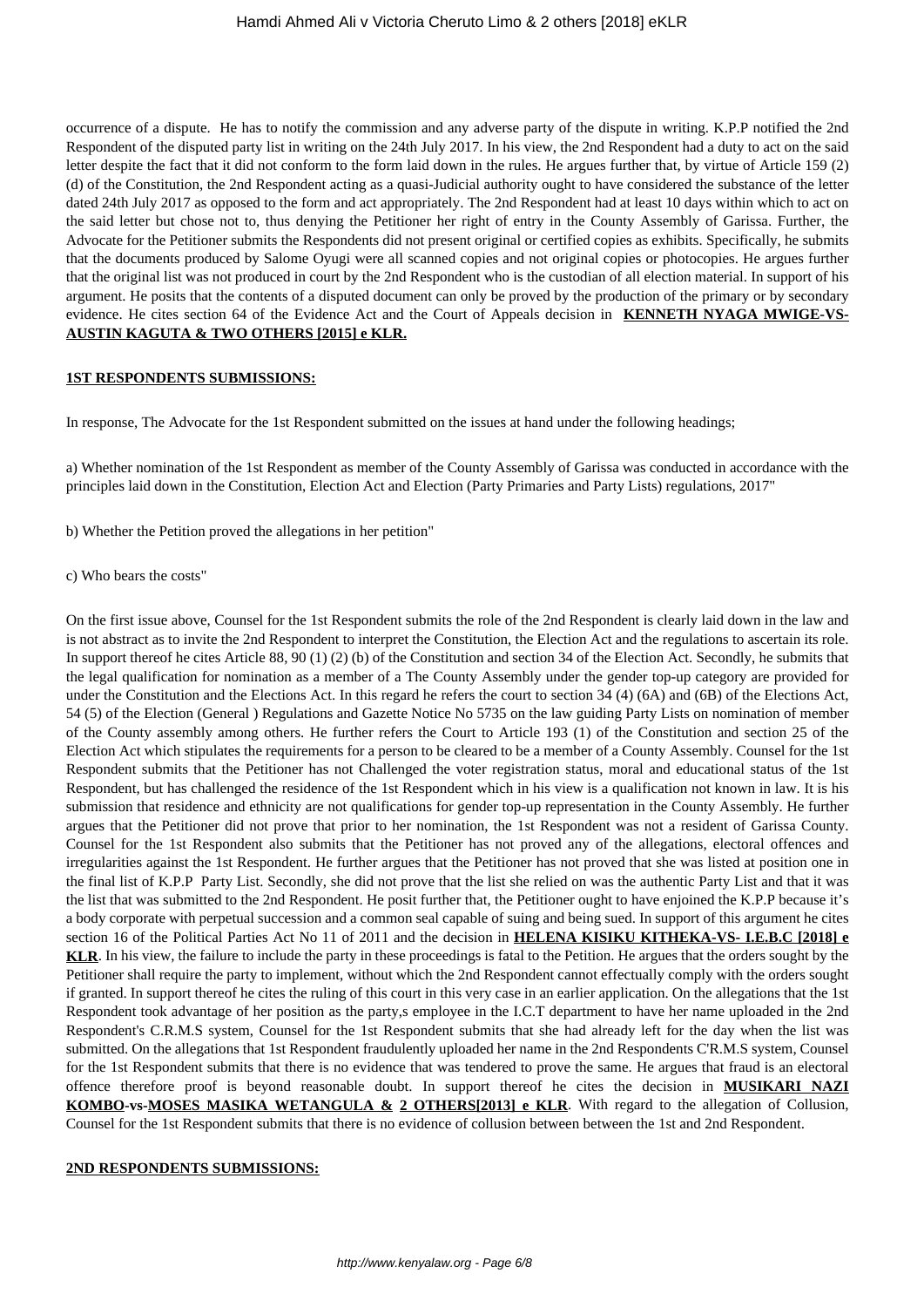In his submissions, Counsel for the 2nd Respondent identified the following as the main issues for determination:

a) Whether the petitioner was legally entitled to be nominated to the Garissa County Assembly under Gender top-up Category"

b) Whether the election/ nomination of the 1st Respondent was in accordance with the Constitution and other electoral laws and whether the 2nd Respondent contravened the constitution and other electoral laws in nominating the 1st Respondent to the County Assembly of Garissa under Gender Top UP Category"

c) Whether the Independent Electoral and Boundaries Commission, the 2nd Respondent herein has Powers to alter lists"

d) Whether the allegations in the petition are vague, generalised are founded on misconception of the applicable law and facts, thus rendering the petition fatally defective.

On the first issue above, Counsel for the 2nd Respondent submits that the Petitioner was not legally entitled to be nominated to the Garissa County Assembly as she did not represent the will of the party which was reflected in the list of K.P.P. He submits that in the said list the 1st Respondent came first, and it was on that basis that she was gazetted as nominee of the party. With regards to the second issue above Counsel for 2nd Respondent has outlined as from paragraph 29 to 32 of his submission the entire process of nomination of a member to the County assembly. In his view the nomination of the 1st Respondent was conducted in accordance with the constitution and other Electoral Laws. He further submits that the allegations by the Petitioner that the Respondents connived to sneak the name of the 1st Respondent in place of the Petitioner is false factually defective and misleading, and, the same has not been proved. On the 3rd issue whether the 2nd Respondent has power to alter party lists, Counsel for the 2nd Respondent submits that it is the responsibility of the political party rather than the courts or the 2nd Respondent to determine which of their members should be included in a party list, in what category, and, what order of priority. He further submits that the commission has no power to alter the political parties preferred candidates. Counsel for the 2nd respondent submits that the petition is vague, lacks particulars and offends Rule 8 of the Elections (Parliamentary and County Elections) Petition Rules 2017.

### **INTERESTED PARTIES SUBMISSIONS:**

The gist of the submissions by Counsel for the interested party is that the Petitioner herein is from a marginalised community while the 1st Respondent is not from a community contemplated as minority within the meaning of Article 260 of the Constitution of Kenya. In his view, it follows that the 1st Respondent being from one of the bigger tribes in Kenya cannot purport to represent a minority or marginalised community.

# **DETERMINATION:**

I have gone through the evidence by the Petitioner. I have also gone through the evidence presented by the Respondents. I have very carefully considered the submissions by Counsels for all parties and the various authorities cited by them. At this point, I wish to appreciate Counsels for all parties for a job well done. Indeed, I appreciate the manner in which Counsels for all parties articulated the Constitution and all other Electoral Laws with regards to *inter alia;* the qualifications of person for nomination to the County Assembly, the role of the 2nd Respondent in the nomination process, the burden and standard of proof in election petitions. However, in my view, the only contentious issue here is, who as between the Petitioner and the 1st Respondent will represent the interest of the women of Garissa better. In his submissions, Counsel for the Petitioner submits that the 1st Respondent cannot represent the interest of the women of Garissa by virtue of her not being a resident of Garissa. On the other hand, Counsel for the 1st Respondent submits that ethnicity is not a criteria known in law for nomination to the county assembly. In my view, ln Counties the issue of ethnicity cannot just be wished away. Indeed, Article 90 (2) (c) does recognise the peculiarity of Counties. It is for this reason that Article 90 (2) (c) exempts Counties from the condition that party lists must reflects the regional and ethnic diversity of the people of Kenya. The rationale behind Article 90 (2) (c) is that, some counties are inhabited by predominantly one ethnic community. Therefore because of their peculiarity, it is only reasonable that the condition that the County Assembly reflects the regional and ethnic diversity of the entire country be done away with. Indeed, the County assembly Act at section 7 does stipulate that the community and cultural diversity of the county be reflected in the County Assembly. Turning back to this case, the evidence on record is that the Petitioner is from Garissa County. Having been born and brought up in Garissa, she undoubtedly is familiar with the culture, religion, needs and interests of the people of this Garissa County. The Respondent on the other hand is not from Garissa County. By dint of her own admission she is a registered voter in Uasin Gishu County. Meaning, she cannot vie for any elective post in Garissa County. One would want to ask how the nomination of the 1st Respondent reflects the community and